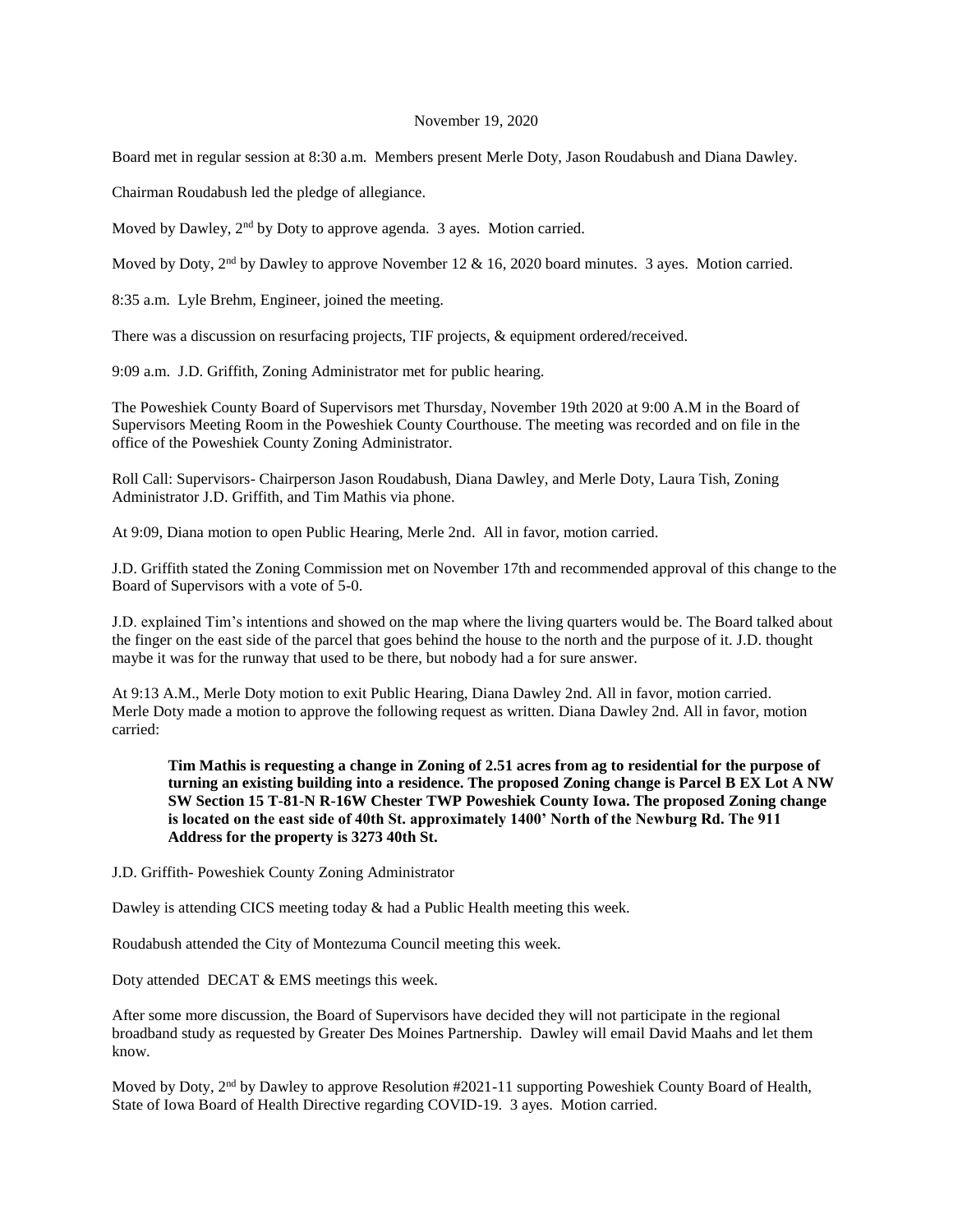### RESOLUTION #2021-11

BE IT RESOLVED this 19 day of November 2020, Poweshiek County Board of Supervisors adopts the Poweshiek County Board of Health, State of Iowa Board of Health Directive relating to COVID-19. Said directive attached to this Resolution.

POWESHIEK COUNTY BOARD OF SUPERVISORS Jason Roudabush, Chairman Merle Doty, Vice-chairman Diana Dawley, Member Attest: Melissa Eilander, Poweshiek County Auditor

FOR IMMEDIATE RELEASE November 12, 2020 Contact: Shauna Callaway, Director (641)236-2385 shauna.callaway@unitypoint.org

## **Poweshiek County Public Health, State of Iowa Board of Health Directive**

**WHEREAS**, the mission statement of Poweshiek County Public Health is "to protect and promote the health of all residents of Poweshiek County" and

**WHEREAS**, the novel coronavirus, SARS-CoV-2, also referred to as COVID-19, is a virus that is highly contagious and primarily spreads from person to person and can result in serious illness, long-term negative health impacts or death; and

**WHEREAS**, the number of COVID-19 positive cases in Poweshiek County and the state is steadily increasing at a rapid rate, posing an immediate threat to the public health of Poweshiek County residents and visitors, and potentially overwhelming the ability of the healthcare system to provide adequate care to those affected; and

**WHEREAS**, there is currently no treatment that is curative for this virus, and there is evidence on how transmission occurs, and there is evidence on the effectiveness of public health measures to reduce the spread of this virus

**NOW THEREFORE**, the Poweshiek County Board of Health is therefore directing all citizens of Poweshiek County to adopt the following public health measures

### **Social Distancing**

- 1. Limit the Number of interactions you have with people from outside your household on a daily basis.
- 2. Avoid all large gatherings of people. Many recommendations specify a large gathering is more than 10 people. The more people that are in one place at one time, the more risk there is for everyone involved.
- 3. Stay home if you are sick with any illness. Contact Poweshiek County Public Health Department (phone 641- 236-2385) or your healthcare provider for advice on how long to isolate.
- 4. Consider being tested for COVID-19 if you are sick or have been exposed to a known case. Check the Poweshiek County Public Health Facebook page or website for advice or call.
- 5. Follow the advice you are given in regard to testing, isolation, and quarantining.

# **Hygiene**

- 1. Wash your Hands.
- 2. Use hand sanitizer.
- 3. Disinfect surfaces appropriately.

**Face Coverings / Mask Use**